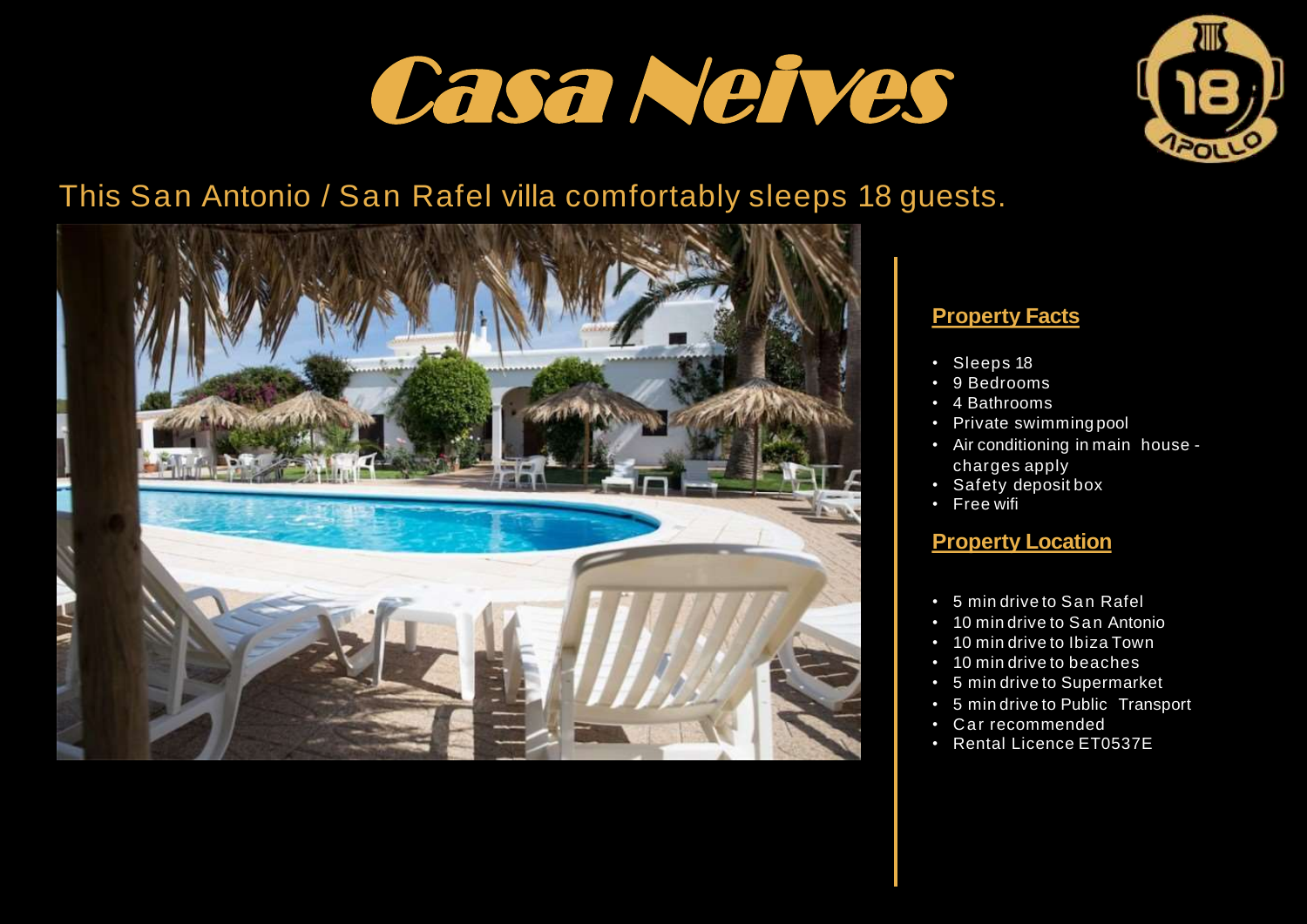



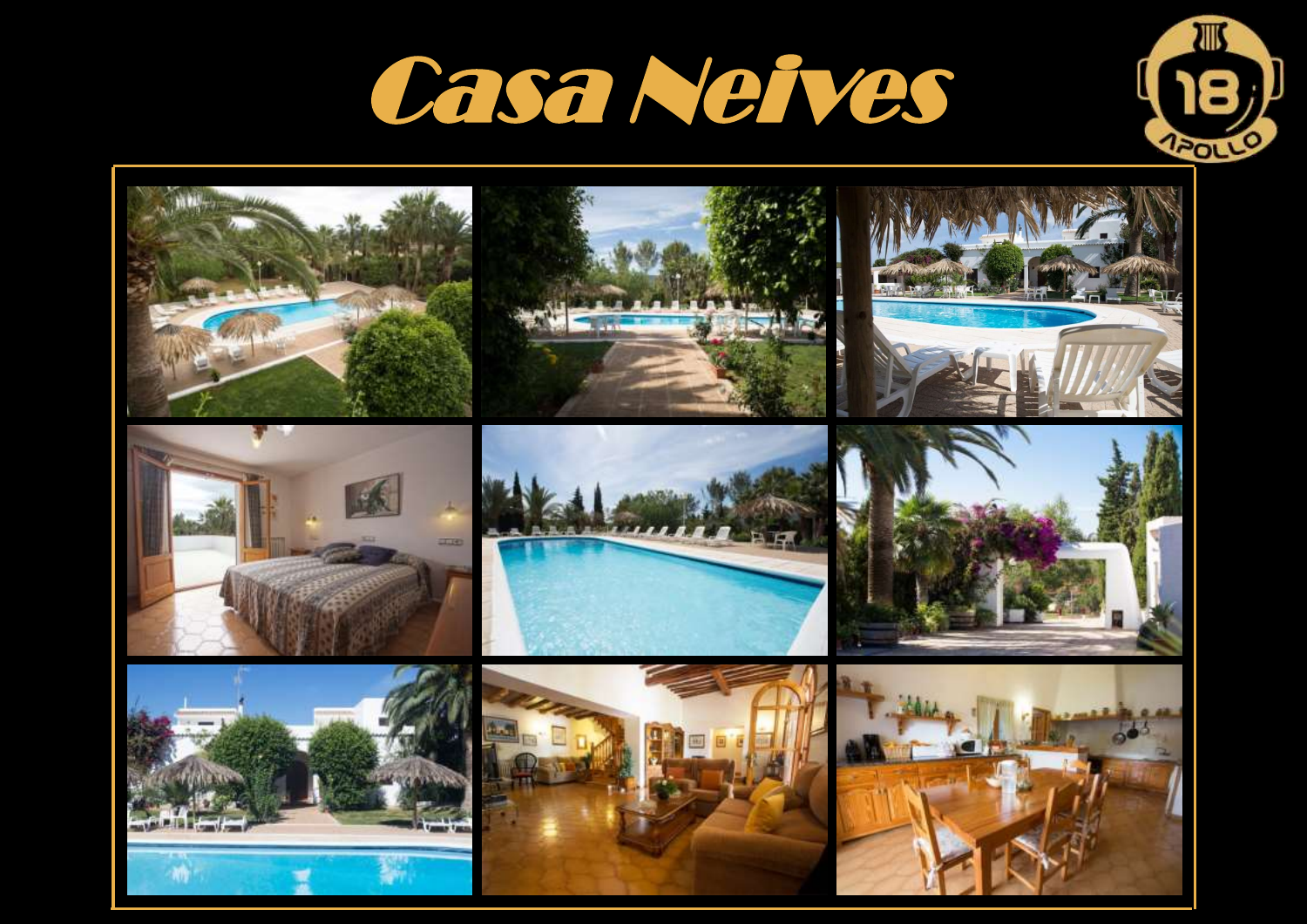# **Villa Nieves** Casa Neives



## This San Antonio / San Rafel villa comfortably sleeps 18 guests.

#### **About VillaNieves**

Villa Nieves is a fantastic large Ibiza villa

for groups. This charming, rustic Ibiza farmhouse has high ceilings. spacious living areas and extensive grounds with pretty gardens and a large, beautiful pool area. Its countryside location makes it the perfect villa for those looking for peace and privacy, yet it is only a short drive into the bustling little town of San Rafael with various shops, bars and restaurants, plus the Superclub Privilege on the outskirts. From San Rafael there is easy access to the main routes into Ibiza Town and Playa den Bossa in one direction, and San Antonio in the other. The party hot-spots of the island are never more than a few minutes' drive away.

#### **Fantastic value**

Villa Nieves is fantastic value for such a large property. A holiday here in this beautiful, tranquil location is a wonderful slice of the typical Ibiza lifestyle but with the added benefits of wifi and

air-conditioning in the main farmhouse and good access links to the vibrant holiday resorts of Ibiza.

Farmhouse and separate annex Approaching the farmhouse from the driveway you'll find ample parking space for numerous cars. Through the original stone archway you pass a small annex on your left which houses three bedrooms; two doubles and one twin plus a small bathroom. The annex is simply furnished, with a shaded terrace area to the front. Further on from the terrace you come to the main farmhouse and access the property through a small walled garden terrace with a large brick built barbecue area.

### **Originalfeatures**

Entrance to the house is via a side door which has an additional security door leading you into the large kitchen diner. Original, heavy, beautifully preserved finca doors open onto the garden. From the kitchen diner you walk through to a large open-plan living area with plenty of space to escape the heat of high summer. All of the main farmhouse is air-conditioned. Off this main living area is a twin bedroom at one end and two double bedrooms at the far end that are linked by an

en-suite bathroom. There is an additional washroom and toilet on the ground floor.

#### **Fabulousviews**

From the living area there are stairs leading up to the first floor where you will find a large double bedroom with ensuite bathroom and French doors to

a roof terrace overlooking the pool and with fabulous views across the countryside. There is a further small double bedroom with original beamed ceiling, a larger double bedroom, also with doors onto the roof terrace and another independent bathroom.

### **Al fresco delights**

The outside spaces of Villa Nieves are what previous clients have really loved about this property. The gardens are beautiful with palm trees and flowering bushes and areas laid to lawn. The pool is huge and inviting and there are plenty of sun loungers and shaded tables and chairs for enjoying a poolside cocktail in between dips to cool off.

#### **Property Facts**

- Sleeps 18
- 9 Bedrooms
- 4 Bathrooms
- Private swimming pool
- Air conditioning in main
- house charges apply
- Safety deposit box
- Free wifi

#### **PropertyLocation**

- 5 min drive to San Rafel
- 10 min drive to San Antonio
- 10 min drive to Ibiza Town
- 10 min drive to beaches
- 5 min drive to Supermarket
- 5 min drive to Public **Transport**
- Car recommended
- Rental Licence ET0537E